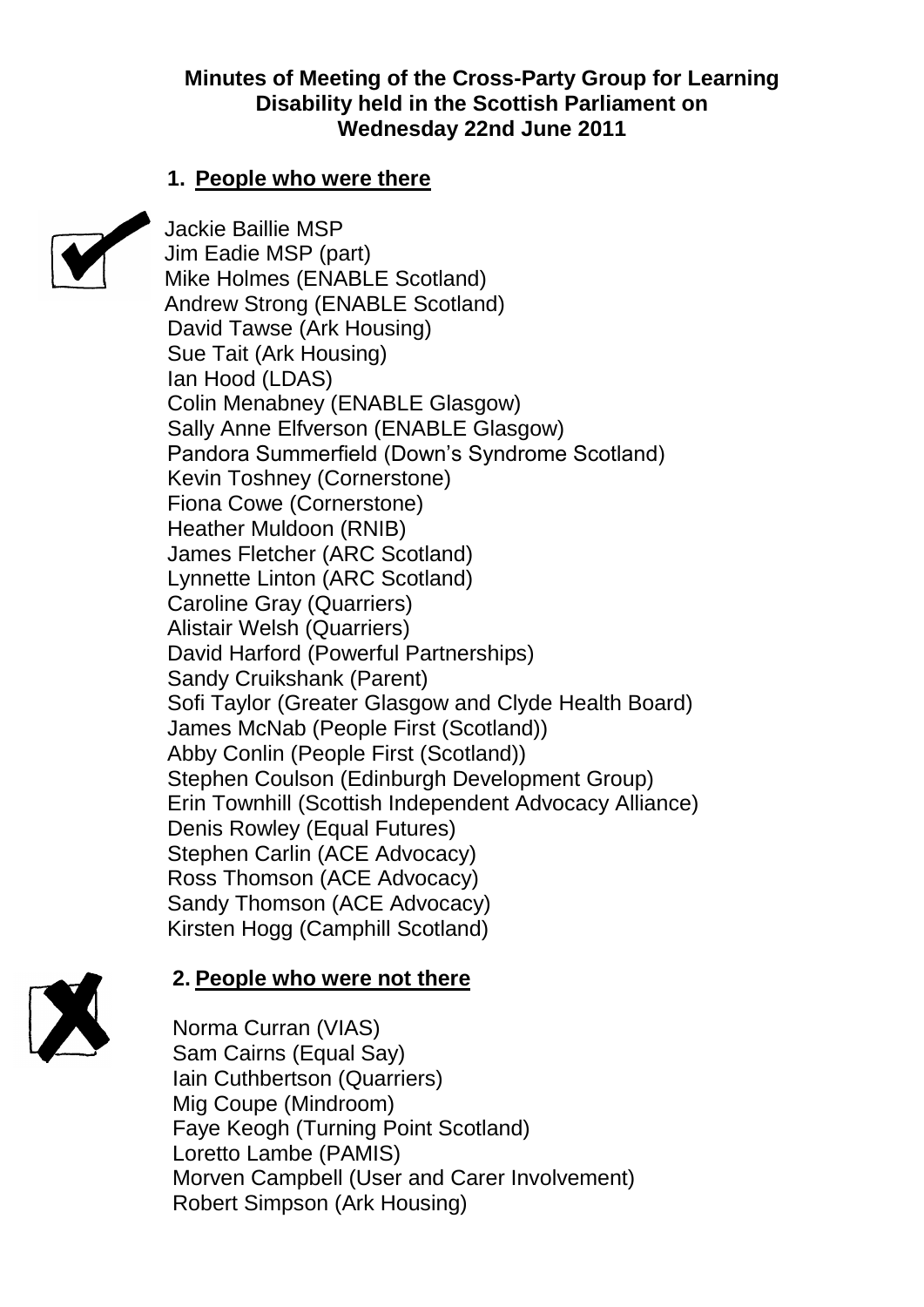# **3. Matters arising from the last meeting**

Since the last meeting there has been an election to the Scottish Parliament. Before every election the group has to stop. The group then starts again after the election.

Because this is now a new group there are no matters arising from previous meetings.

# **3. Election of Office Bearers**

At the start of every new group we have to elect the people who will run the meetings.

The group elected the following positions:

- **Convenor:** Jackie Baillie MSP (nominated by Sofi Taylor and seconded by Ian Hood)
- **Vice-Convenor:** Jim Eadie MSP (nominated by Jackie Baillie MSP and seconded by Mike Holmes)
- **Secretary:** Mike Holmes (nominated by Sofi Taylor and seconded by Colin Menabney)

The group congratulated the new office bearers. Jackie Baillie welcomed the new Vice-Convenor, Jim Eadie MSP, who is also a newly elected MSP. Jim said he was delighted to be able to take up a position on the group.

Pandora Summerfield asked if any other MSPs would be involved. Jackie Baillie said that we have invited a number of other MSPs to join the group and they will attend when they can.

# **Addendum:**

**After the meeting Alison Johnstone MSP agreed to join the group as a representative of the Scottish Greens.**

# **4. Voluntary sector providers of care**

Voluntary sector providers of care are having to make big changes in order to save money because their funding is being reduced.



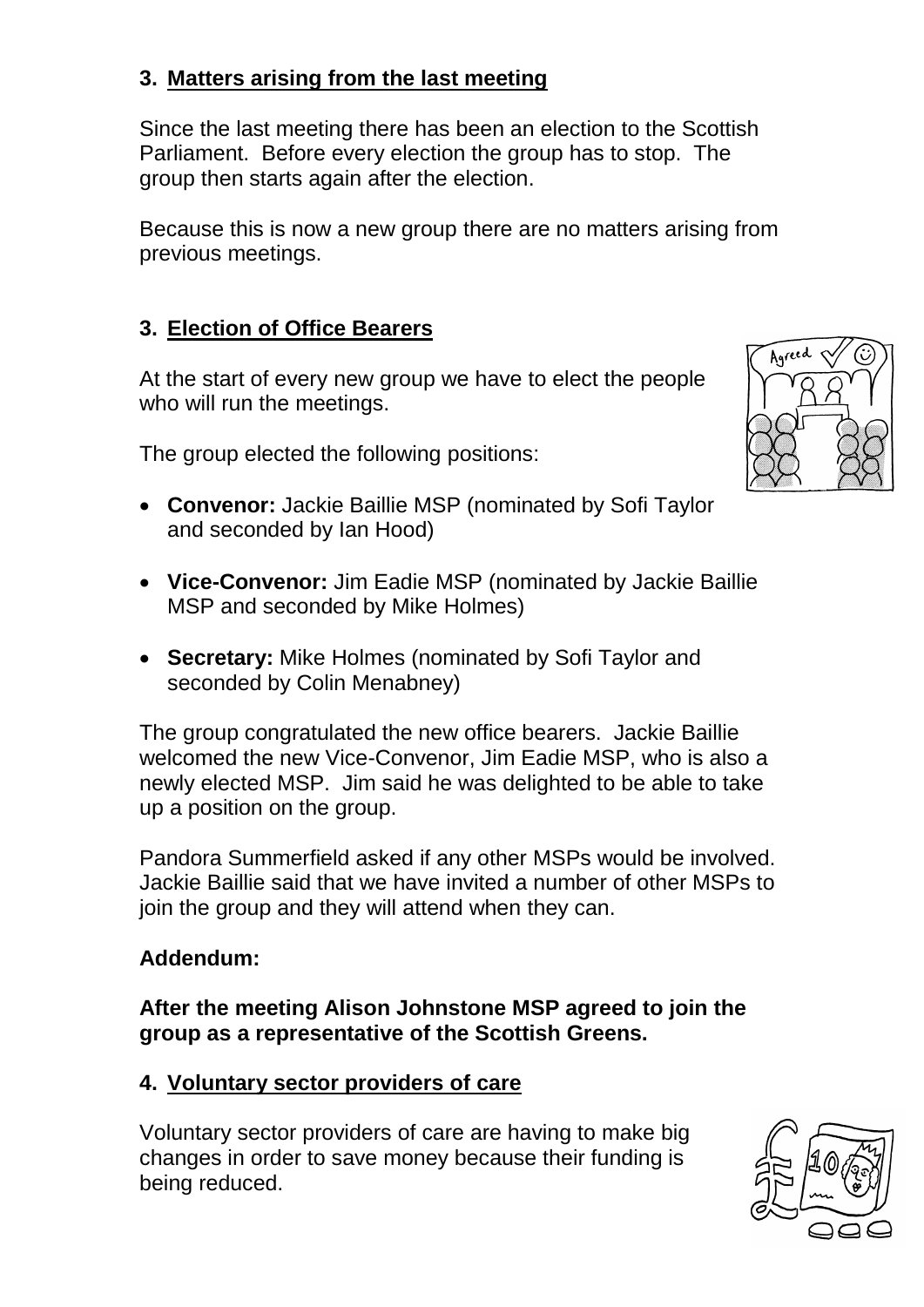Quarriers is an organisation that supports people with learning disabilities. Quarriers are trying to change the terms and conditions of their staff to save money.

A motion has been presented to the Scottish Parliament by Mary Fee MSP about Quarriers. The motion calls for an urgent summit to address a 'growing crisis in the provision of social care'.

Jackie Baillie asked if there were other examples of voluntary sector organisations which were having to make big changes because of money problems.

Heather Muldoon said that RNIB was also looking at staff's terms and conditions to try and save money.

Kirsten said that CCPS had produced some evidence on the impact of the recession on the voluntary sector and that this might be useful as evidence. You can read this report at: [http://www.ccpscotland.org/assets/files/Employment%20Conditio](http://www.ccpscotland.org/assets/files/Employment%20Conditions%20Report.pdf) [ns%20Report.pdf](http://www.ccpscotland.org/assets/files/Employment%20Conditions%20Report.pdf)

Local authorities tend to only provide services to people once they reach a crisis, rather than stopping a crisis happening. The group agreed that it was how good staff and services are that is important but that staff do not feel valued if their salaries are always going down.

The group agreed to take the following actions to highlight these issues:

- Ask members of the group to email in where cuts in the voluntary sector are having a big impact on the lives of people with learning disabilities.
- Use this information to write to the following people outlining our concerns:
	- The Cabinet Secretary for Health, Wellbeing and Cities Strategy, Nicola Sturgeon MSP
	- Pat Watters CBE, President, COSLA

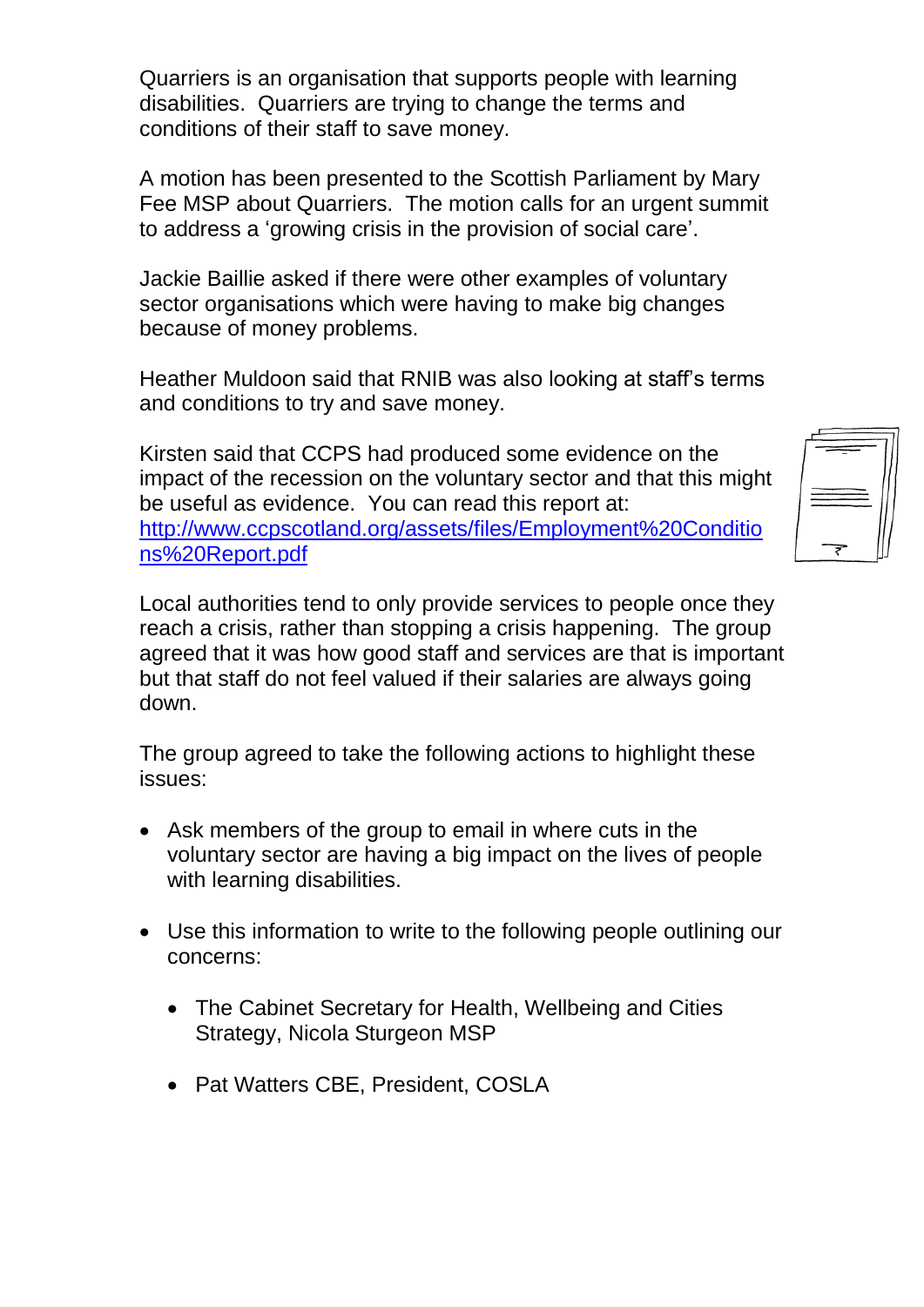### **5. Care homes**

#### i. People with learning disabilities living in care homes for the elderly

Ian Hood told the group that Learning Disability Alliance Scotland has published a report called "Stuck". It says nearly 900 people with learning disabilities in Scotland live in care homes for elderly people. About 250 of these people are under 55 years old. Most people in care homes for the elderly are in their 80s and 90s.

The report gives some ideas about what needs to change. Learning Disability Alliance Scotland has sent these ideas to SCSWIS – which oversees the way care is run in Scotland – and to each of Scotland's local authorities.

Jackie Baillie asked Ian Hood to draft a motion or Parliamentary Question that could be asked about the issues raised in the "Stuck" report.

Colin Menabney told the group about a woman from Glasgow. When her mother died she was taken to a care home in Kilmarnock and told she would be there for 10 days. She was actually there for nine and a half years.

Pandora pointed out that half of people with Down's Syndrome over 60 have early onset dementia. We don't know how many people who live in Scotland have Down's Syndrome. If we did know we could better plan dementia services for people with Down's Syndrome.

Jackie Baillie will ask a Parliamentary Question about the number of people with Down's Syndrome in Scotland.

#### ii. Panorama and care home abuse

The group talked about a recent Panorama investigation into a care home in England. The programme highlighted abuse being carried out by care staff to people with learning disabilities.



Pandora passed around a copy of a letter that has been written by the National Development Team for Inclusion. The letter says that it is inappropriate that people should be being placed

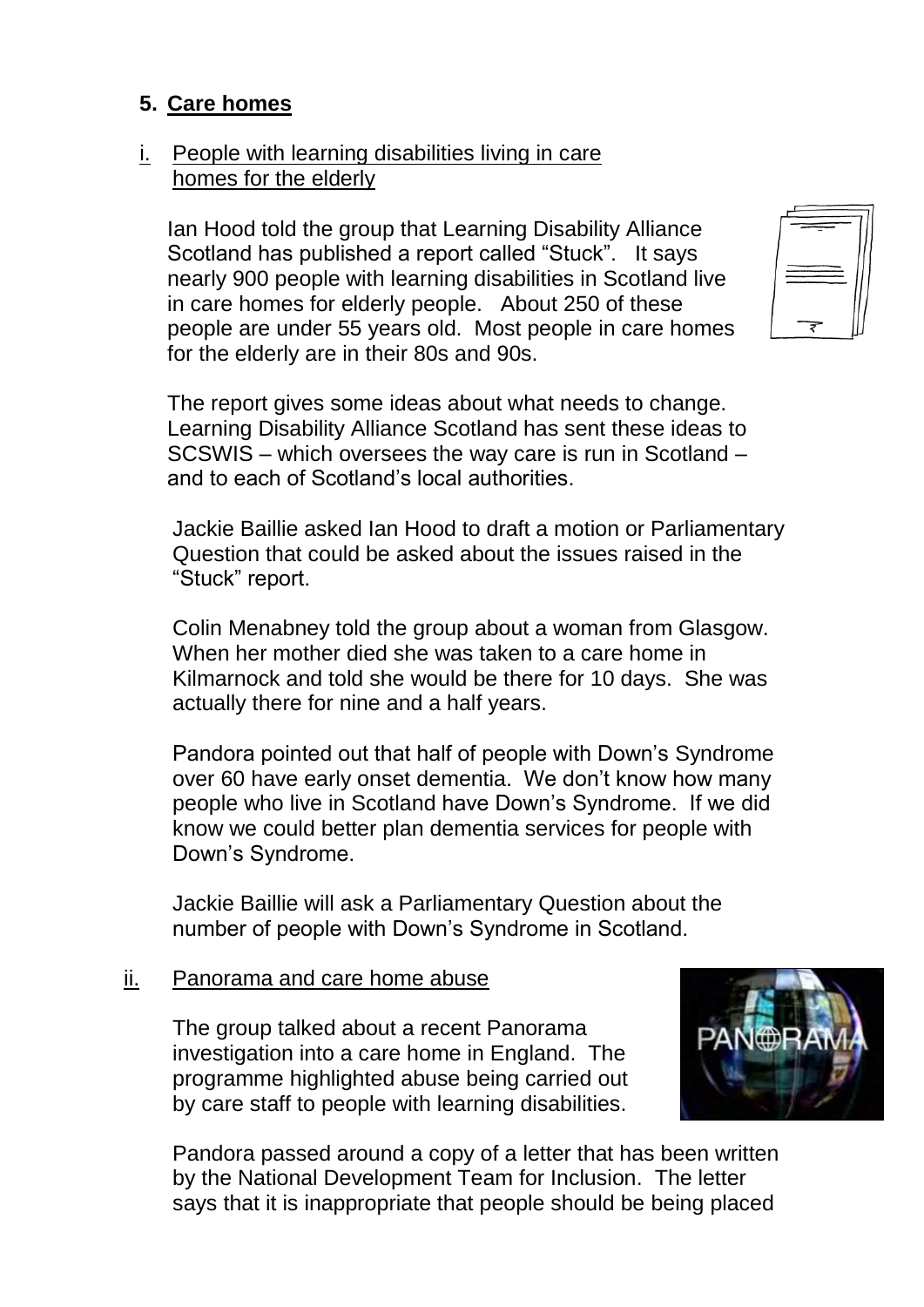in specialist hospitals. The letter has been signed by 86 individuals and organisations and has been sent to the Prime Minister, the First Minister and the Cabinet Secretary for Health, Wellbeing and Cities Strategy.

The group agreed that leaving people in hospitals and care homes risks 'dehumanising' them. James McNab said that he lived in a number of different hospitals. Often the authorities say that hospitals have been closed, but they just reopen as something different. Sandy said that there is not enough housing for people with learning disabilities. Kirsten said that we should try to link the increasing use of care homes to the need to save money.

Colin pointed out that abuse did not only happen in care homes and people suffer abuse in the community or living with their parents too. Colin also said that many small care homes are very good.

Jackie suggested that we should write to the author of the letter and express the Cross Party Group's support.

We should send this letter to the First Minister and the Cabinet Secretary for Health, Wellbeing and Cities Strategy.

Jackie said that we should also invite the new Minister for Public Health, Michael Matheson MSP, to speak to the Cross Party Group. Jackie asked that we try and be flexible about dates so that the Minister can attend.

We should also write to SCSWIS and invite them to a future meeting to explore how the quality of care is being monitored.

#### **6. People First Citizens' Grand Jury**

In January, People First held an event where people explained why things were not working for people with learning disabilities.



They discussed 3 main issues:

 Why people with learning disabilities are not prepared for work and adult life through the education system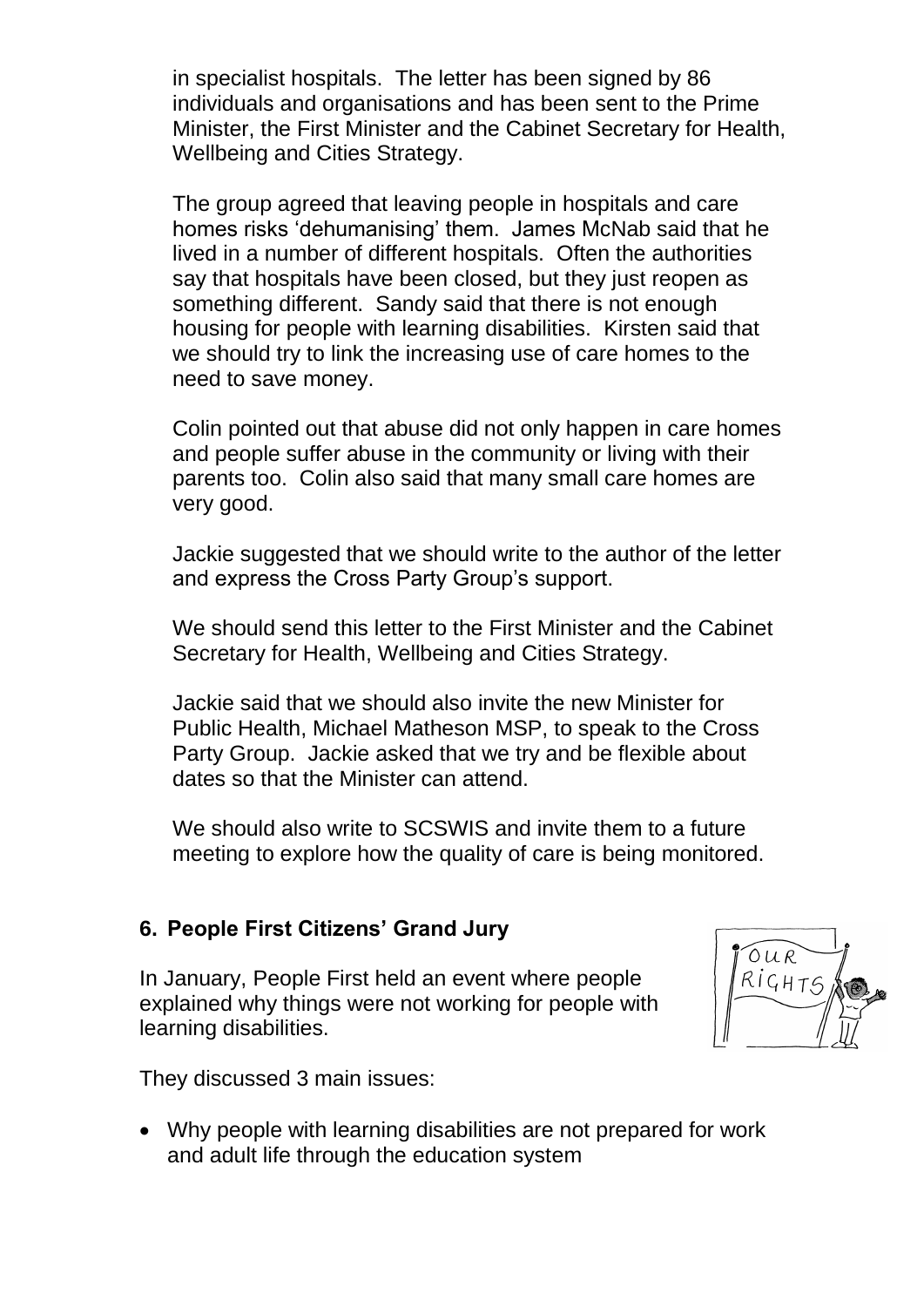- Why people with learning disabilities are much more likely to be victims of crime
- Why the law isn't equally applied to people with learning disabilities

James McNab told the group that People First have produced a report on the findings of the event. This was launched at an event earlier in the day. The report makes 23 recommendations to the Government and other organisations.

A copy of the report will be circulated to the group.

# **7. Teacher training campaign**

ENABLE Scotland has written a report and started a petition about training for education staff on learning disability and autism. At present, people training to be teachers and support assistants can choose to have this training but they do not have to.

Children with additional support needs are five times more likely to be excluded from schools than other children. ENABLE Scotland thinks that if education staff were properly trained on learning disability and autism this could change.

Jackie Baillie encouraged members of the Cross Party Group to sign the petition and encourage other people to sign it. You can sign the petition at:

[http://www.petitionbuzz.com/petitions/enablescotlandteach.](http://www.petitionbuzz.com/petitions/enablescotlandteach)

The group suggested that ENABLE Scotland could also consider talking to the STUC about getting trade unions to support the campaign.

### **8. Accessible information and Disability Living Allowance changes**

Caroline Gray from Quarriers told us that Disability Living Allowance is ending. It is being replaced with the Personal Independence Payment.

The Government has produced draft criteria for the assessment of the Personal Independence Payment. You can



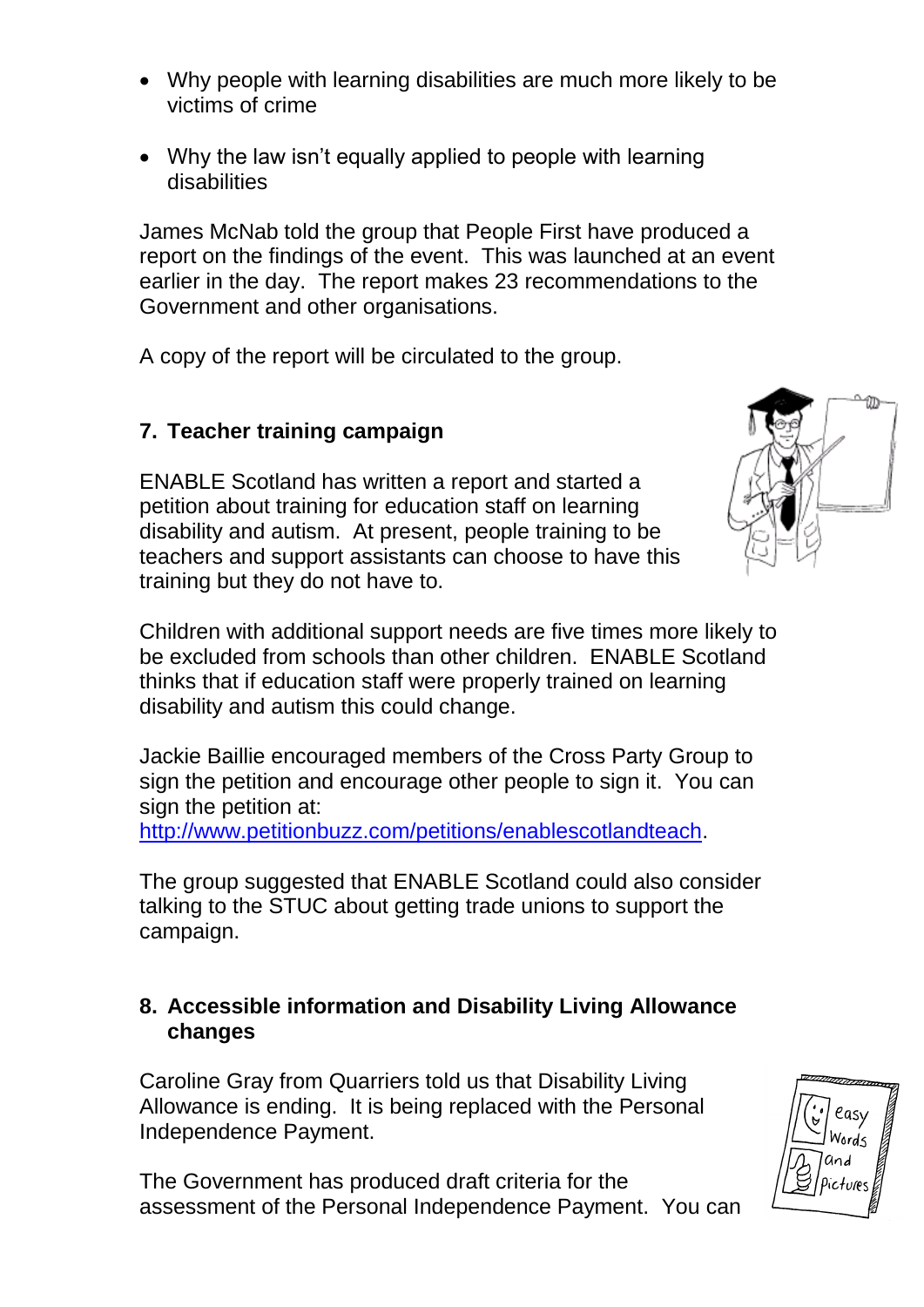read a copy of this here:<http://goo.gl/70Pwj>

The Quarriers Discovery Group wanted to talk about this. They were told by the Department for Work and Pensions that they do not have an easy-read version of the document. They said that this was because the technical language could not be properly explained in easy-read.

The Department for Work and Pensions said that they recommend face-to-face meetings for people who need easy-read versions of the paper. Quarriers invited them to come to a face-to-face meeting but they weren't able to do this.

The group agreed that this was wrong and that people with learning disabilities should be given the opportunity to make their views heard.

The group suggested every organisation on the Cross Party Group writes to the Department of Work and Pensions asking for an easyread version of their consultation paper on the assessment criteria for the new Personal Independence Payment.

You can do this by email to: [PIP.ASSESSMENT@DWP.GSI.GOV.UK](mailto:PIP.ASSESSMENT@DWP.GSI.GOV.UK)

Or by post to:

DLA Reform – Assessment Development, Department for Work and Pensions, 2<sup>nd</sup> Floor, Area B, Caxton House, Tothill Street, London, SW1H 9NA.

Jackie Baillie said that the Cross Party Group should write to the Minister responsible for the Department of Work and Pensions, Iain Duncan Smith MP.

We should also ask Margaret Curran, the Shadow Minister for Disabled People and MP for Glasgow Baillieston, to ask a Parliamentary Question about this.